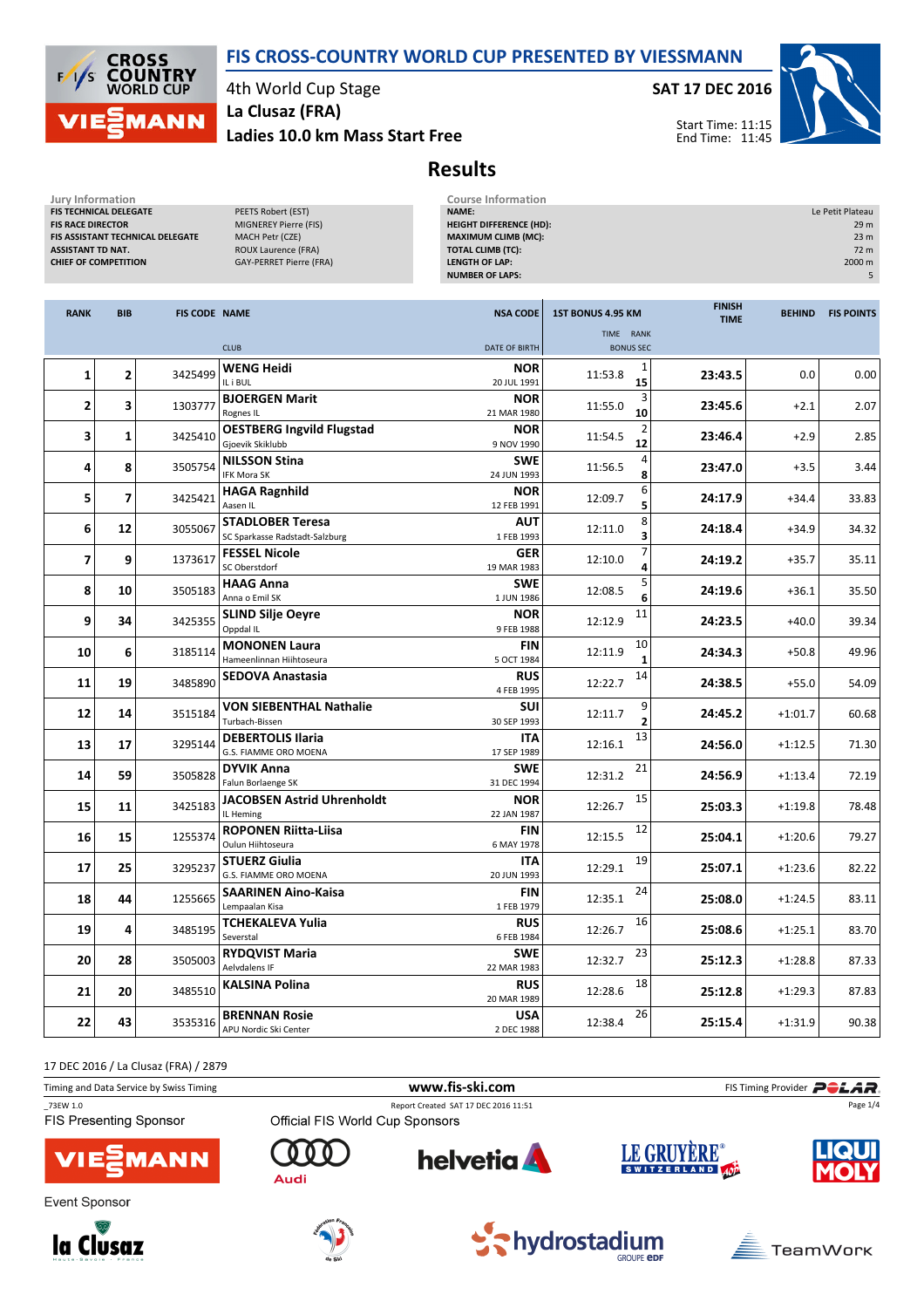## FIS CROSS-COUNTRY WORLD CUP PRESENTED BY VIESSMANN



4th World Cup Stage La Clusaz (FRA)

Ladies 10.0 km Mass Start Free

SAT 17 DEC 2016



Start Time: 11:15 End Time: 11:45

Results

| <b>RANK</b> | <b>BIB</b> | <b>FIS CODE NAME</b> |                                                               | <b>NSA CODE</b>           | 1ST BONUS 4.95 KM             | <b>FINISH</b><br><b>TIME</b> | <b>BEHIND</b> | <b>FIS POINTS</b> |
|-------------|------------|----------------------|---------------------------------------------------------------|---------------------------|-------------------------------|------------------------------|---------------|-------------------|
|             |            |                      | <b>CLUB</b>                                                   | DATE OF BIRTH             | TIME RANK<br><b>BONUS SEC</b> |                              |               |                   |
|             |            |                      | <b>STEPHEN Elizabeth</b>                                      | <b>USA</b>                | 25                            |                              |               |                   |
| 23          | 30         | 3535261              | <b>Burke Mountain Academy</b>                                 | 12 JAN 1987               | 12:37.6                       | 25:20.0                      | $+1:36.5$     | 94.91             |
| 24          | 46         | 3486239              | <b>BELORUKOVA Yulia</b>                                       | <b>RUS</b><br>21 JAN 1995 | 38<br>12:55.1                 | 25:21.7                      | $+1:38.2$     | 96.58             |
| 25          | 55         | 3565062              | <b>LAMPIC Anamarija</b><br>TSK Triglav Kranj                  | SLO<br>17 JUN 1995        | 31<br>12:42.4                 | 25:22.1                      | $+1:38.6$     | 96.97             |
| 26          | 45         | 3105146              | <b>BEATTY Dahria</b><br>Whitehorse CC Ski Club                | <b>CAN</b>                | 30<br>12:41.5                 | 25:22.2                      | $+1:38.7$     | 97.07             |
| 27          | 32         | 3665105              | TIKHONOVA Yulia                                               | 7 MAR 1994<br>BLR         | 17<br>12:27.8                 | 25:30.1                      | $+1:46.6$     | 104.84            |
| 28          | 31         | 3485862              | <b>ZHAMBALOVA Alisa</b>                                       | 8 APR 1986<br><b>RUS</b>  | 35<br>12:50.7                 |                              |               | 112.71            |
|             |            |                      |                                                               | 13 SEP 1994               |                               | 25:38.1                      | $+1:54.6$     |                   |
| 29          | 50         | 3295000              | <b>BROCARD Elisa</b><br>C.S. ESERCITO                         | <b>ITA</b><br>27 OCT 1984 | 40<br>12:57.3                 | 25:38.6                      | $+1:55.1$     | 113.20            |
| 30          | 23         | 1293107              | <b>BOEHLER Stefanie</b><br>SC Ibach                           | <b>GER</b><br>27 FEB 1981 | 27<br>12:39.8                 | 25:39.3                      | $+1:55.8$     | 113.89            |
| 31          | 48         | 3505434              | <b>WIKEN Emma</b><br>Aasarna IK                               | <b>SWE</b><br>1 MAY 1989  | 33<br>12:49.3                 | 25:42.1                      | $+1:58.6$     | 116.64            |
| 32          | 61         | 3675035              | <b>SHEVCHENKO Anna</b>                                        | <b>KAZ</b>                | 41<br>12:58.2                 | 25:42.6                      | $+1:59.1$     | 117.13            |
| 33          | 40         | 3305134              | KOBAYASHI Yuki                                                | 4 AUG 1993<br>JPN         | 39<br>12:56.4                 | 25:43.4                      | $+1:59.9$     | 117.92            |
|             |            |                      | Gifu Hino Motors Ski Club                                     | 1 NOV 1987                |                               |                              |               |                   |
| 34          | 36         | 3485717              | <b>SOBOLEVA Elena</b>                                         | <b>RUS</b><br>8 JAN 1992  | 37<br>12:53.9                 | 25:46.6                      | $+2:03.1$     | 121.07            |
| 35          | 13         | 3185137              | <b>KYLLOENEN Anne</b><br>Kainuun Hiihtoseura                  | FIN<br>30 NOV 1987        | 22<br>12:32.5                 | 25:47.7                      | $+2:04.2$     | 122.15            |
| 36          | 54         | 1365857              | <b>RANDALL Kikkan</b><br>APU Nordic Ski Center                | <b>USA</b><br>31 DEC 1982 | 34<br>12:49.7                 | 25:54.1                      | $+2:10.6$     | 128.44            |
| 37          | 27         | 3535385              | <b>PATTERSON Caitlin</b>                                      | <b>USA</b>                | 20<br>12:30.8                 | 25:56.2                      | $+2:12.7$     | 130.51            |
|             |            |                      | Craftsbury Nordic Ski Club<br><b>RINGWALD Sandra</b>          | 30 JAN 1990<br><b>GER</b> | 32                            |                              |               |                   |
| 38          | 21         | 3205176              | ST Schonach-Rohrhardsberg                                     | 27 SEP 1990               | 12:42.9                       | 26:05.3                      | $+2:21.8$     | 139.46            |
| 39          | 29         | 3295157              | <b>SCARDONI Lucia</b><br><b>GRUPPO SCIATORI FIAMME GIALLE</b> | <b>ITA</b><br>22 MAR 1991 | 29<br>12:40.5                 | 26:06.7                      | $+2:23.2$     | 140.84            |
| 40          | 33         | 3205260              | <b>SCHICHO Elisabeth</b><br>SC Schliersee                     | GER<br>10 MAY 1991        | 36<br>12:52.9                 | 26:10.2                      | $+2:26.7$     | 144.28            |
| 41          | 52         | 3105190              | <b>BROWNE Cendrine</b>                                        | CAN                       | 42<br>12:59.4                 | 26:15.8                      | $+2:32.3$     | 149.79            |
|             |            |                      | <b>Fondeurs Laurentides</b>                                   | 8 SEP 1993                |                               |                              |               |                   |
| 42          | 37         | 1274580              | <b>ISHIDA Masako</b><br>JR Hokkaido Ski Team                  | JPN.<br>5 NOV 1980        | 44<br>13:02.5                 | 26:16.6                      | $+2:33.1$     | 150.57            |
| 43          | 62         | 3155306              | <b>SIXTOVA Anna</b><br>Ski klub Jablonec n.N.                 | <b>CZE</b><br>29 MAY 1996 | $=45$<br>13:05.2              | 26:19.0                      | $+2:35.5$     | 152.93            |
| 44          | 65         | 3195289              | <b>DOLCI Flora</b><br>A.S edelweiss                           | <b>FRA</b><br>9 OCT 1999  | 54<br>13:14.2                 | 26:24.0                      | $+2:40.5$     | 157.85            |
| 45          | 39         | 3486010              | <b>NEPRYAEVA Natalia</b>                                      | <b>RUS</b><br>6 SEP 1995  | 53<br>13:12.4                 | 26:26.1                      | $+2:42.6$     | 159.92            |
| 46          | 22         | 3205460              | <b>HENNIG Katharina</b>                                       | <b>GER</b>                | 48<br>13:09.3                 | 26:31.3                      | $+2:47.8$     | 165.03            |
|             |            |                      | WSC Ergebirge Oberwiesenthal                                  | 14 JUN 1996               |                               |                              |               |                   |
| 47          | 56         | 3665106              | <b>MAYNGARDT Anastasia</b>                                    | <b>BLR</b><br>7 SEP 1993  | 51<br>13:11.4                 | 26:32.6                      | $+2:49.1$     | 166.31            |

17 DEC 2016 / La Clusaz (FRA) / 2879

| Timing and Data Service by Swiss Timing   |                                 | www.fis-ski.com                      |             | FIS Timing Provider <b>POLAR</b> |
|-------------------------------------------|---------------------------------|--------------------------------------|-------------|----------------------------------|
| 73EW 1.0<br><b>FIS Presenting Sponsor</b> | Official FIS World Cup Sponsors | Report Created SAT 17 DEC 2016 11:51 |             | Page 2/4                         |
| <b>VIESMANN</b>                           | Audi                            | <b>helvetia</b>                      | LE GRUYÈRE® | <b>LIQUI</b>                     |







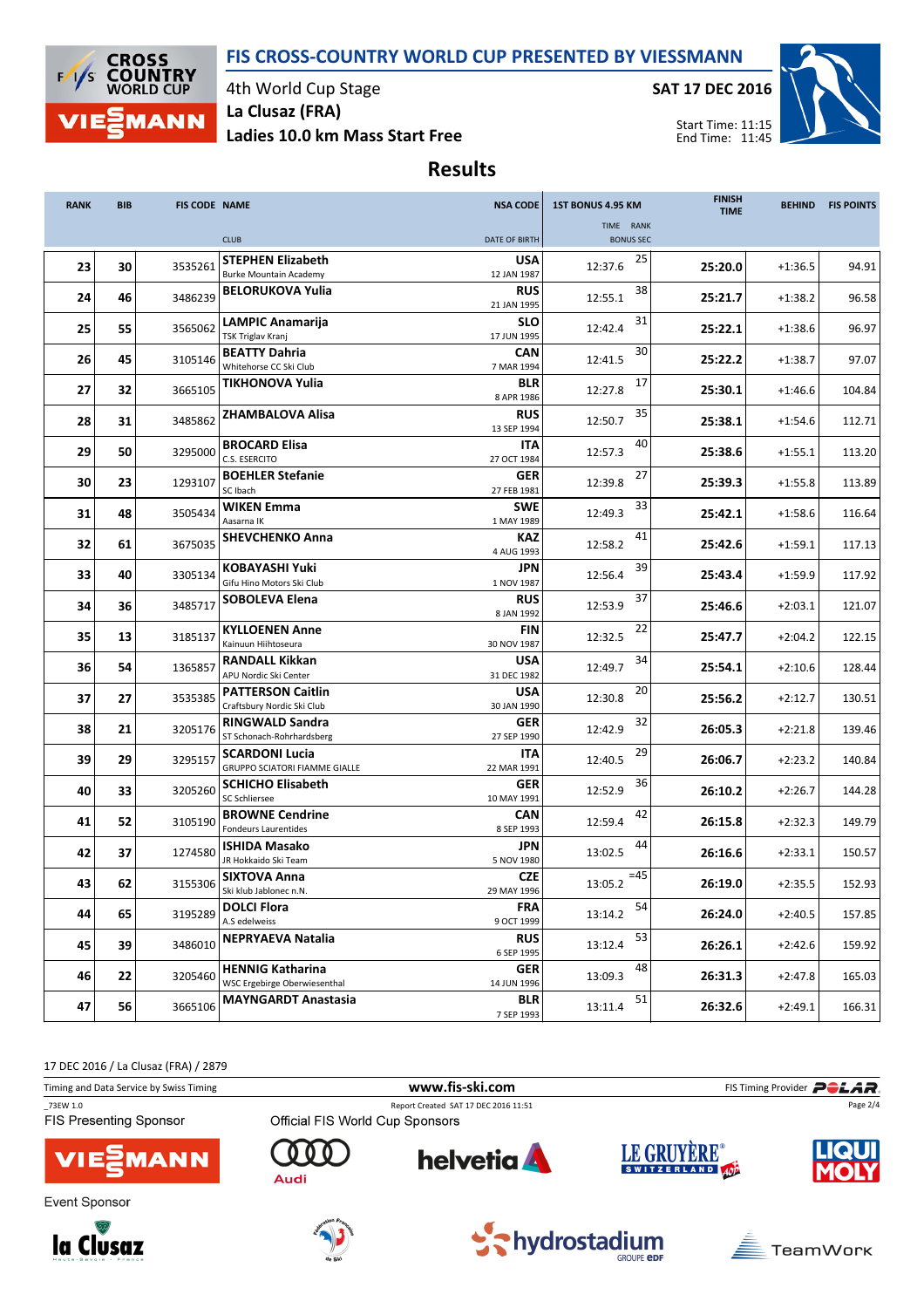



4th World Cup Stage La Clusaz (FRA)

Ladies 10.0 km Mass Start Free

SAT 17 DEC 2016



Results

| <b>RANK</b>           | <b>BIB</b> | <b>FIS CODE NAME</b> |                                                             | <b>NSA CODE</b>           | 1ST BONUS 4.95 KM             | <b>FINISH</b><br><b>TIME</b> | <b>BEHIND</b> | <b>FIS POINTS</b> |
|-----------------------|------------|----------------------|-------------------------------------------------------------|---------------------------|-------------------------------|------------------------------|---------------|-------------------|
|                       |            |                      | <b>CLUB</b>                                                 | <b>DATE OF BIRTH</b>      | TIME RANK<br><b>BONUS SEC</b> |                              |               |                   |
| 48                    | 38         | 3105095              | <b>NISHIKAWA Emily</b><br>Whitehorse Cross Country Ski Club | <b>CAN</b><br>26 JUL 1989 | $=45$<br>13:05.2              | 26:35.9                      | $+2:52.4$     | 169.55            |
| 49                    | 42         | 3565034              | <b>CEBASEK Alenka</b><br><b>TSK Bled</b>                    | <b>SLO</b><br>24 APR 1989 | 56<br>13:21.1                 | 26:44.2                      | $+3:00.7$     | 177.72            |
| 50                    | 53         | 3185343              | <b>SAAPUNKI Susanna</b><br>Vuokatti Ski Team Kainuu         | <b>FIN</b><br>14 OCT 1992 | 47<br>13:08.3                 | 26:48.9                      | $+3:05.4$     | 182.34            |
| 51                    | 49         | 3195219              | <b>CLAUDEL Delphine</b><br>La Bressaude                     | <b>FRA</b><br>23 MAR 1996 | 49<br>13:10.7                 | 26:49.9                      | $+3:06.4$     | 183.32            |
| 52                    | 47         | 3505591              | <b>NORDSTROEM Maria</b><br>Ulricehamns IF                   | <b>SWE</b><br>10 MAY 1991 | 55<br>13:16.3                 | 26:52.2                      | $+3:08.7$     | 185.58            |
| 53                    | 41         | 3195113              | <b>BUILLET Marion</b><br>Les Saisies                        | <b>FRA</b><br>16 AUG 1990 | 50<br>13:10.9                 | 27:16.1                      | $+3:32.6$     | 209.09            |
| 54                    | 58         | 3675049              | <b>BYKOVA Irina</b>                                         | <b>KAZ</b><br>6 JUL 1993  | 58<br>13:24.8                 | 27:16.6                      | $+3:33.1$     | 209.58            |
| 55                    | 64         | 3195171              | <b>VULLIET Constance</b><br>Le Grand bornand                | <b>FRA</b><br>21 SEP 1994 | 57<br>13:22.7                 | 27:27.8                      | $+3:44.3$     | 220.60            |
| 56                    | 66         | 3195192              | <b>CHOPARD LALLIER Celine</b><br>Val De morteau             | <b>FRA</b><br>10 APR 1994 | 61<br>13:40.4                 | 27:49.2                      | $+4:05.7$     | 241.64            |
| 57                    | 60         | 3665059              | <b>LUKONINA Ina</b>                                         | <b>BLR</b><br>11 JUL 1994 | 59<br>13:34.6                 | 28:01.3                      | $+4:17.8$     | 253.54            |
| 58                    | 51         | 3195250              | <b>CHAMIOT MAITRAL Laura</b><br>C.S des saisies             | <b>FRA</b><br>10 APR 1998 | 60<br>13:37.2                 | 28:08.4                      | $+4:24.9$     | 260.53            |
| 59                    | 63         | 3105194              | <b>CARRIER-LAFORTE Sophie</b><br>Skinouk                    | <b>CAN</b><br>20 JUN 1995 | 62<br>14:27.4                 | 29:43.3                      | $+5:59.8$     | 353.86            |
| <b>Did Not Finish</b> |            |                      |                                                             |                           |                               |                              |               |                   |

| <b>GER</b><br><b>CARL Victoria</b><br>18<br>3205403<br>SCM Zella-Mehlis<br>31 JUL 1995<br><b>GER</b><br><b>BELGER Julia</b><br>24<br>3205422<br>12:59.6 43<br>WSC Ergebirge Oberwiesenthal<br>26 FEB 1994<br><b>CZE</b><br>3155249 NOVAKOVA Petra<br>26<br>12:39.9 28<br>Lk Slovan Karlovy Vary / CS MV<br>17 AUG 1993 | ווכווודו ושניו וועו |         |  |  |  |  |  |  |  |
|------------------------------------------------------------------------------------------------------------------------------------------------------------------------------------------------------------------------------------------------------------------------------------------------------------------------|---------------------|---------|--|--|--|--|--|--|--|
|                                                                                                                                                                                                                                                                                                                        |                     |         |  |  |  |  |  |  |  |
|                                                                                                                                                                                                                                                                                                                        |                     |         |  |  |  |  |  |  |  |
|                                                                                                                                                                                                                                                                                                                        |                     |         |  |  |  |  |  |  |  |
|                                                                                                                                                                                                                                                                                                                        |                     |         |  |  |  |  |  |  |  |
|                                                                                                                                                                                                                                                                                                                        |                     |         |  |  |  |  |  |  |  |
|                                                                                                                                                                                                                                                                                                                        |                     |         |  |  |  |  |  |  |  |
| <b>SUI</b><br><b>BONER Seraina</b><br>35<br>13:11.6 52                                                                                                                                                                                                                                                                 |                     |         |  |  |  |  |  |  |  |
| 11 APR 1982<br><b>SC Klosters</b>                                                                                                                                                                                                                                                                                      |                     | 1312216 |  |  |  |  |  |  |  |

| Did Not Start |         |                                                    |             |
|---------------|---------|----------------------------------------------------|-------------|
|               | 3535410 | <b>DIGGINS Jessica</b><br>Stratton Mountain School | <b>USA</b>  |
|               |         |                                                    | 26 AUG 1991 |
| 16            |         | <b>BJORNSEN Sadie</b>                              | <b>USA</b>  |
|               | 3535320 | APU Nordic Ski Center                              | 21 NOV 1989 |
| 57            |         | 3675036 MANDRIKA Olga                              | <b>KAZ</b>  |
|               |         |                                                    | 17 JUN 1993 |

17 DEC 2016 / La Clusaz (FRA) / 2879

| Timing and Data Service by Swiss Timing    |                                 | www.fis-ski.com                      |             | FIS Timing Provider <b>POLAR</b> . |
|--------------------------------------------|---------------------------------|--------------------------------------|-------------|------------------------------------|
| _73EW 1.0<br><b>FIS Presenting Sponsor</b> | Official FIS World Cup Sponsors | Report Created SAT 17 DEC 2016 11:51 |             | Page 3/4                           |
| <b>VIE</b> MANN                            | Audi                            | <b>helvetia</b>                      | LE GRUYERE® |                                    |
| Event Sponsor                              | $-5$ an $E$ .                   |                                      |             |                                    |